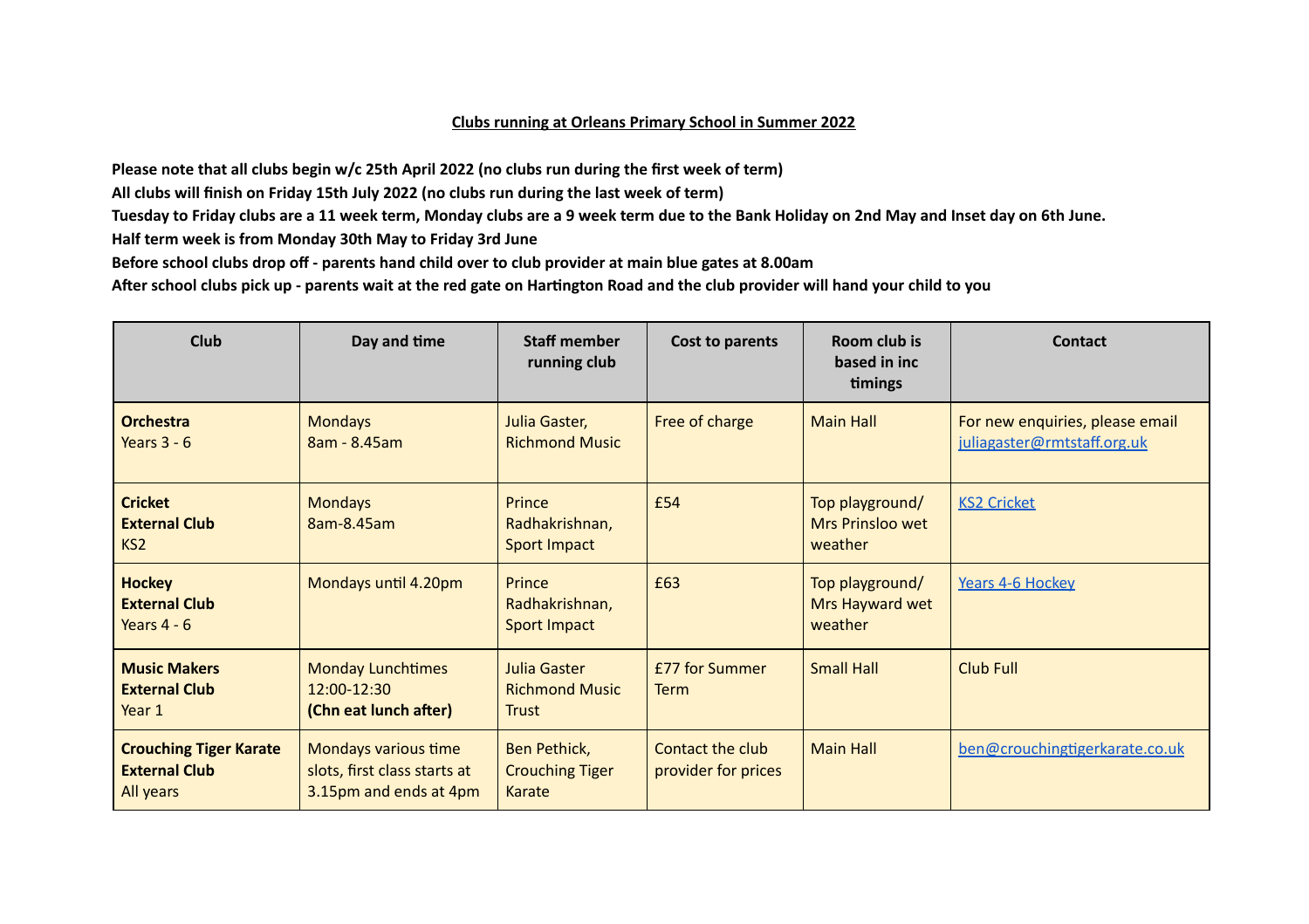| <b>Technokids: Coding &amp;</b><br><b>Digital Club</b><br><b>External Club</b><br>Years $1 - 3$    | Monday Lunchtime -<br>12:00-12:30<br>(Children eat lunch after)            | Robert Harrison,<br><b>Techokids</b>                               | £60 for Summer<br><b>Term</b>   | <b>Library Annexe</b>             | www.technokids.co.uk                                                        |
|----------------------------------------------------------------------------------------------------|----------------------------------------------------------------------------|--------------------------------------------------------------------|---------------------------------|-----------------------------------|-----------------------------------------------------------------------------|
| <b>Technokids: Coding &amp;</b><br><b>Digital Club</b><br><b>External Club</b><br>Years $4 - 6$    | Monday Lunchtime -<br>$1:00-1:30$<br>(Children eat lunch first)            | Robert Harrison,<br><b>Technokids</b>                              | £60 for Summer<br><b>Term</b>   | <b>Library Annexe</b>             | www.technokids.co.uk                                                        |
| <b>Jazz Hands Performing</b><br><b>Arts Club</b><br><b>External Club</b><br><b>Years 3 &amp; 4</b> | Mondays until 3.20pm to<br>4.20pm                                          | Phoebe Gowers,<br>The Jazz Hands<br><b>Performing Arts</b><br>Club | £99 for Summer<br><b>Term</b>   | Miss Bassett's<br>classroom       | jazzhandsperformingartsclub@gm<br>ail.com                                   |
| <b>Sew What! Sewing Club</b><br><b>External Club</b><br>Years $1 - 3$                              | <b>Monday Lunchtimes</b><br>12.30pm - 1.00pm<br>(Children eat lunch first) | Fiona Parker, Sew<br>What                                          | £80 for Summer<br><b>Term</b>   | Miss Verge's<br>classroom         | https://sew-what.online/shop/sch<br>ool-clubs/orleans-summer-term-2<br>022/ |
| <b>Sew What! Sewing Club</b><br><b>External Club</b><br>Years $4 - 6$                              | <b>Monday Lunchtimes</b><br>1.00pm - 1.30pm<br>(Children eat first)        | Fiona Parker, Sew<br>What                                          | £80 for Summer<br><b>Term</b>   | Miss Verge's<br>classroom         | https://sew-what.online/shop/sch<br>ool-clubs/orleans-summer-term-2<br>022/ |
| <b>KS2 Art Club</b><br><b>Internal Club</b><br>Years $3 - 6$                                       | Mondays until 4:20pm                                                       | <b>Ms Bostock</b>                                                  | £45 for Summer<br><b>Term</b>   | <b>Miss Corner's</b><br>classroom | https://forms.gle/78NAG4Ks5ym<br>e1LQLA                                     |
| Year 3 & 4 Home<br><b>Learning Club</b><br>Invitation only                                         | Mondays until 4:20pm                                                       | Mrs Jones, Orleans<br><b>Primary Staff</b>                         | No cost - by<br>invitation only | Mrs Jones's<br>Classroom          | Places allocated by Miss Parsons                                            |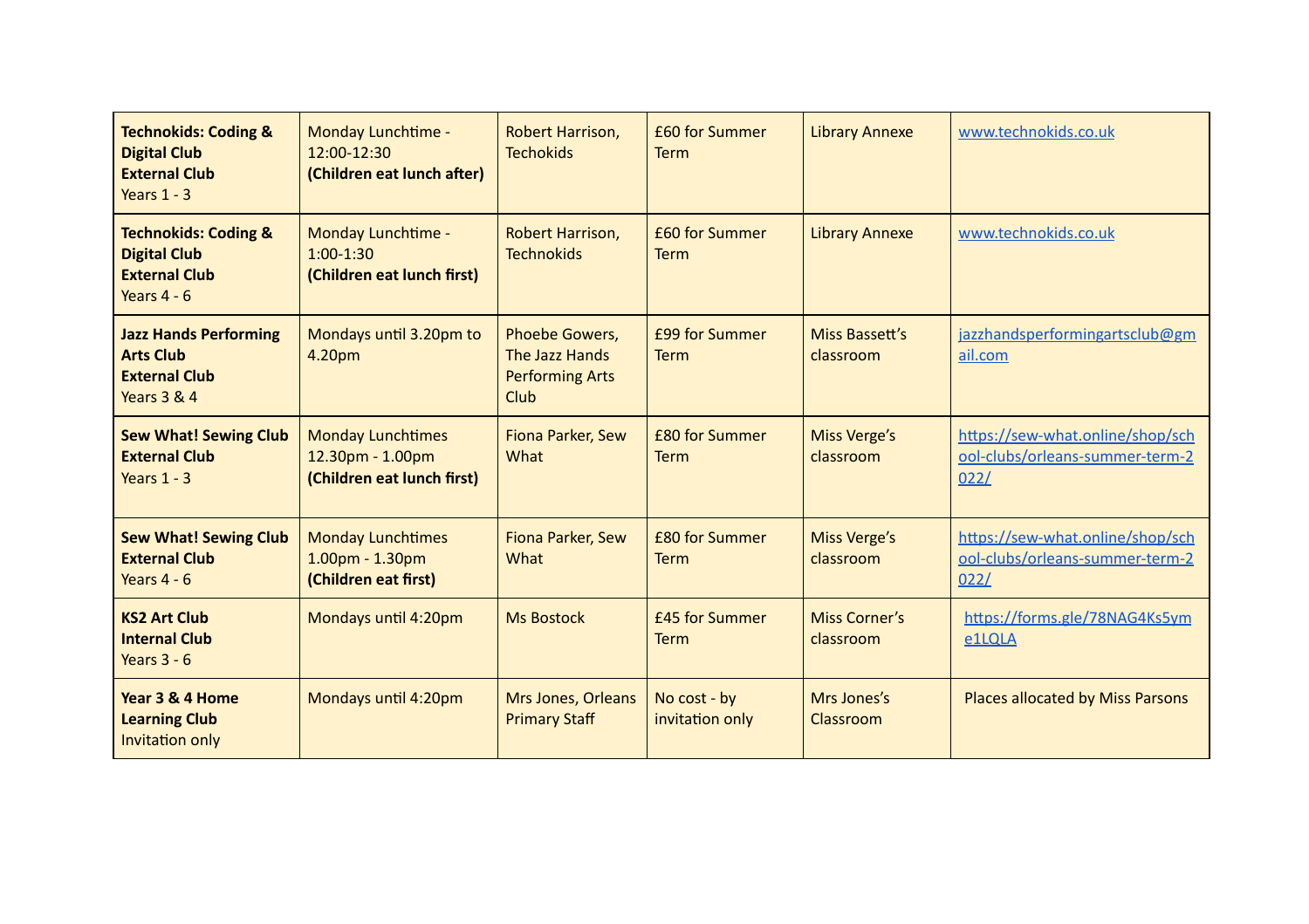| <b>Boundless Dance</b><br><b>External Club</b><br>Years $3 - 6$       | Tuesdays 8am to 8.45am                                               | Lee<br>Harvey-Robinson,<br><b>Boundless Dance</b>             | £66 for Summer<br>Term                  | <b>Main Hall</b>                                               | www.boundlessarts.co.uk/school-c<br>lubs-dance |
|-----------------------------------------------------------------------|----------------------------------------------------------------------|---------------------------------------------------------------|-----------------------------------------|----------------------------------------------------------------|------------------------------------------------|
| <b>Netball Club</b><br><b>External Club</b><br><b>Years 4 &amp; 5</b> | Tuesdays 8am to 8.50am                                               | Nina Bardowell                                                | £82.50 for Summer<br>Term               | Top playground &<br><b>Bottom</b><br>playground                | ninab66@hotmail.co.uk                          |
| <b>Chess Club</b><br><b>External Club</b><br><b>Year 2 &amp; 3</b>    | <b>Tuesday Lunchtimes</b><br>$12:00 - 12:45$<br>(Children eat after) | Paul Mckeown,<br><b>Richmond Juniors</b><br><b>Chess Club</b> | Contact the club<br>provider for prices | Year 3 breakout<br>space                                       | richmond junior chess club@hot<br>mail.com     |
| <b>Boundless Dance</b><br><b>External Club</b><br>Years $R - 2$       | Tuesdays Lunchtime<br>12:15pm - 12.45pm<br>(Children eat first)      | Lee<br>Harvey-Robinson,<br><b>Boundless Dance</b>             | £44 for Summer<br>Term                  | Small hall                                                     | www.boundlessarts.co.uk/school<br>-clubs-dance |
| <b>Chess Club</b><br><b>External Club</b><br>Year $4 - 6$             | <b>Tuesday Lunchtimes</b><br>$12:45 - 1:30$<br>(Children eat first)  | Paul Mckeown                                                  | Contact the club<br>provider for prices | DT Room                                                        | richmond junior chess club@hot<br>mail.com     |
| <b>Multi skills</b><br><b>External Club</b><br>Year 3 & 4             | Tuesdays<br>3.20pm - 4.20pm                                          | Coach Logan,<br>Sport Impact                                  | £77                                     | Top playground/<br>Miss Banks's<br>classroom in wet<br>weather | Year 3/4 Multi-Skills                          |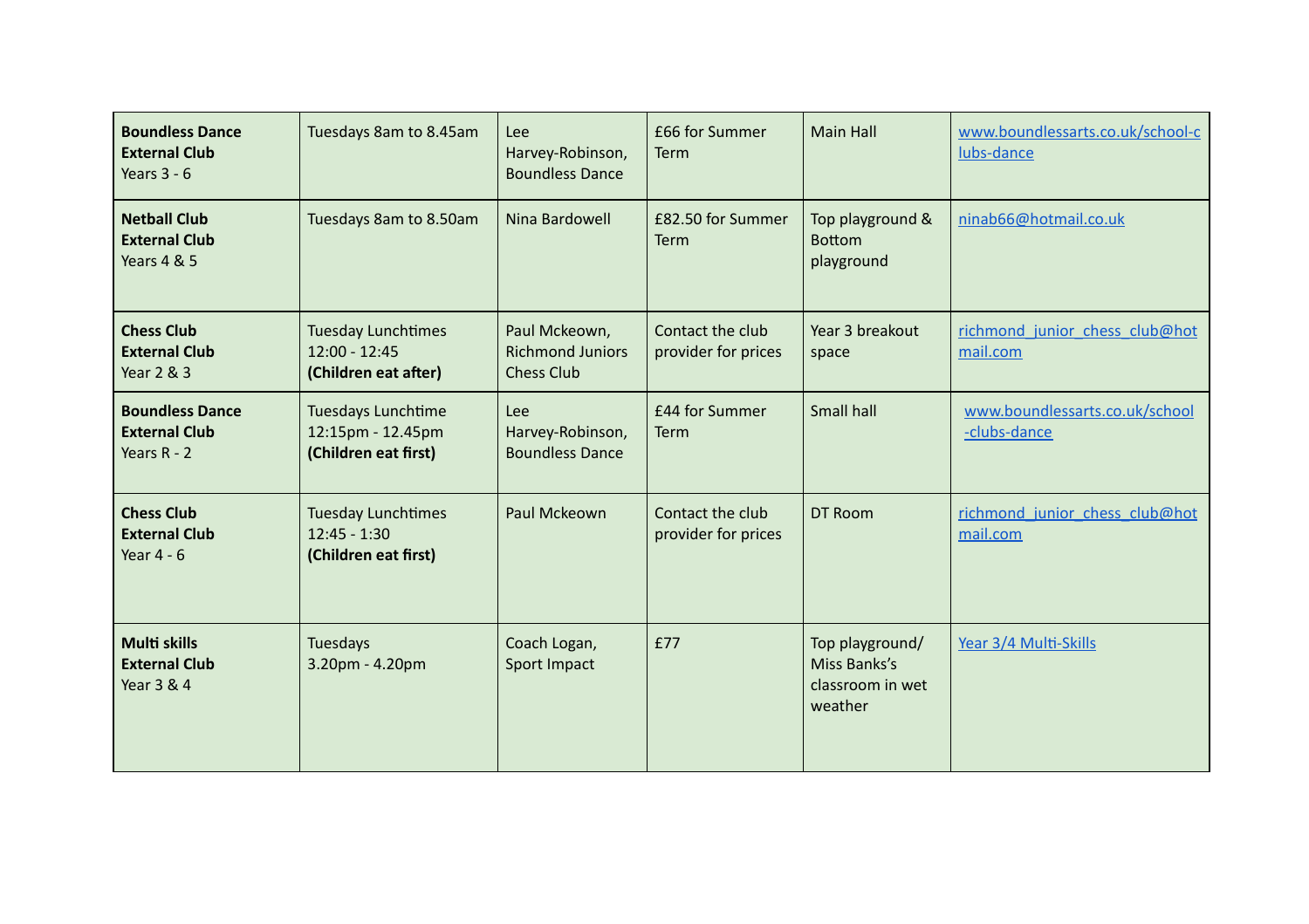| <b>Jazz Hands Performing</b><br><b>Arts Club</b><br><b>External Club</b><br><b>Years 5 &amp; 6</b> | Tuesdays from 3:20pm to<br>4.20pm                                                                                                                              | Phoebe Gowers,<br>The Jazz Hands<br><b>Performing Arts</b><br>Club | £121 for Summer<br>Term                 | Miss Corner's<br>classroom           | jazzhandsperformingartsclub@gm<br>ail.com      |
|----------------------------------------------------------------------------------------------------|----------------------------------------------------------------------------------------------------------------------------------------------------------------|--------------------------------------------------------------------|-----------------------------------------|--------------------------------------|------------------------------------------------|
| <b>Boundless Dance</b><br><b>External Club</b><br>Years $R - 2$                                    | Tuesdays from 3:20pm to<br>4.20pm                                                                                                                              | Naomi Cowe,<br><b>Boundless Dance</b>                              | £77 for Summer<br>Term                  | Miss Johnson's<br>classroom          | www.boundlessarts.co.uk/school-c<br>lubs-dance |
| <b>Samba Soccer</b><br><b>External Club</b><br>Years 1 & 2                                         | Tuesdays until 4.15pm                                                                                                                                          | David Brown,<br>Samba Soccer                                       | £70 for Summer<br>Term                  | <b>Main Hall</b>                     | David - 07702 047 446                          |
| <b>Technokids Lego</b><br><b>Robotics Club</b><br><b>External Club</b><br>Years $1 - 6$            | <b>Wednesdays 8am to</b><br>8.50am                                                                                                                             | Sergio Marvulli,<br><b>Technokids</b>                              | £99 for Summer<br><b>Term</b>           | DT room                              | www.technokids.co.uk                           |
| <b>Samba Soccer</b><br><b>External Club</b><br>Years $3 - 6$                                       | Wednesdays 7.45am to<br>8.50am                                                                                                                                 | David Brown,<br>Samba Soccer                                       | £70 for Summer<br><b>Term</b>           | Top playground &<br><b>Main Hall</b> | David - 07702 047 446                          |
| <b>Richmond Gymnastics</b><br><b>Association</b><br><b>External Club</b><br>All year groups        | Wednesdays 3.30pm -<br>7.30pm<br>The first class starts at<br>3.30pm and the children<br>attending will be kept in a<br>Reception classroom until<br>this time | Richmond<br><b>Gymnastics</b><br>Association                       | Contact the club<br>provider for prices | <b>Main hall</b>                     | https://richmondgymnastics.co.uk               |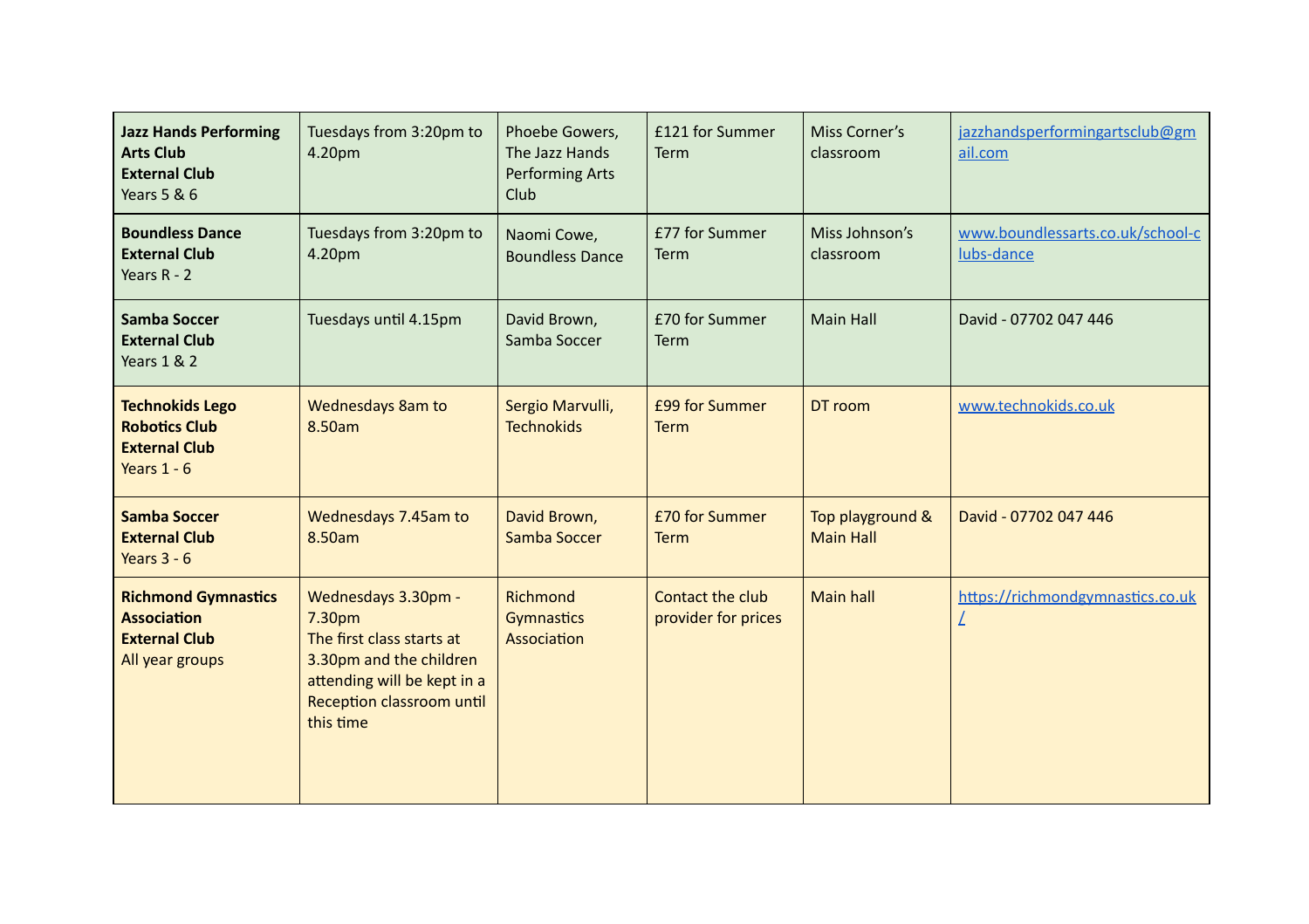| <b>Boundless Dance</b><br><b>External Club</b><br>Years $4 - 6$                                    | <b>Wednesday Lunchtimes</b><br>$1:00 - 1:30$<br>(Children eat first) | Lee<br>Harvey-Robinson,<br><b>Boundless Dance</b>                         | £44 for Summer<br>Term          | <b>Small Hall</b>                             | www.boundlessarts.co.uk/school<br>-clubs-dance                               |
|----------------------------------------------------------------------------------------------------|----------------------------------------------------------------------|---------------------------------------------------------------------------|---------------------------------|-----------------------------------------------|------------------------------------------------------------------------------|
| Year 1 & 2 Home<br><b>Learning Club</b><br><b>Invitation only</b>                                  | Wednesdays until<br>4:15 <sub>pm</sub>                               | Miss Medland,<br><b>Orleans Primary</b><br><b>Staff</b>                   | No cost - by<br>invitation only | Mrs Prinsloo's<br>classroom                   | <b>Places allocated by Miss</b><br><b>Parsons</b>                            |
| Year 5 & 6 Home<br><b>Learning Club</b><br>Invitation only                                         | Wednesdays until 4:20pm                                              | Miss Verge / Miss<br><b>Corner, Orleans</b><br><b>Primary Staff</b>       | No cost - by<br>invitation only | Miss Verge's / Miss<br>Corner's<br>classroom  | Places allocated by Miss Parsons                                             |
| <b>Athletics</b><br><b>External Club</b><br><b>Year 5 &amp; 6</b>                                  | Wednesdays<br>3.20pm-4.20pm                                          | Prince<br>Radhakrishnan,<br><b>Sport Impact</b>                           | £77                             | Top Playground/<br>Mrs Hayward wet<br>weather | Year 5/6 Athletics                                                           |
| <b>Jazz Hands Performing</b><br><b>Arts Club</b><br><b>External Club</b><br><b>Years 1 &amp; 2</b> | Wednesdays until 4:15pm                                              | Phoebe Gowers,<br>The Jazz Hands<br><b>Performing Arts</b><br><b>Club</b> | £121 for Summer<br><b>Term</b>  | <b>Miss Corner's</b><br>classroom             | jazzhandsperformingartsclub@gm<br>ail.com                                    |
| <b>Technokids Lego</b><br><b>Robotics Club</b><br><b>External Club</b><br>Years $1 - 6$            | Thursdays 8am to 8.50am                                              | Sergio Marvulli,<br><b>Techokids</b>                                      | £99 for Summer<br>Term          | DT room                                       | www.technokids.co.uk                                                         |
| <b>Richmond Knights</b><br><b>Basketball</b><br><b>External Club</b><br><b>Year 3 &amp; 4</b>      | Thursdays 8am to 8.50am                                              | Alain Fernandez,<br><b>Richmond Knights</b><br><b>Basketball</b>          | £68.75 for Summer<br>Term       | <b>Main Hall</b>                              | https://webcollect.org.uk/rkbc/e<br>vent/orleans-primary-school-yr-3<br>$-4$ |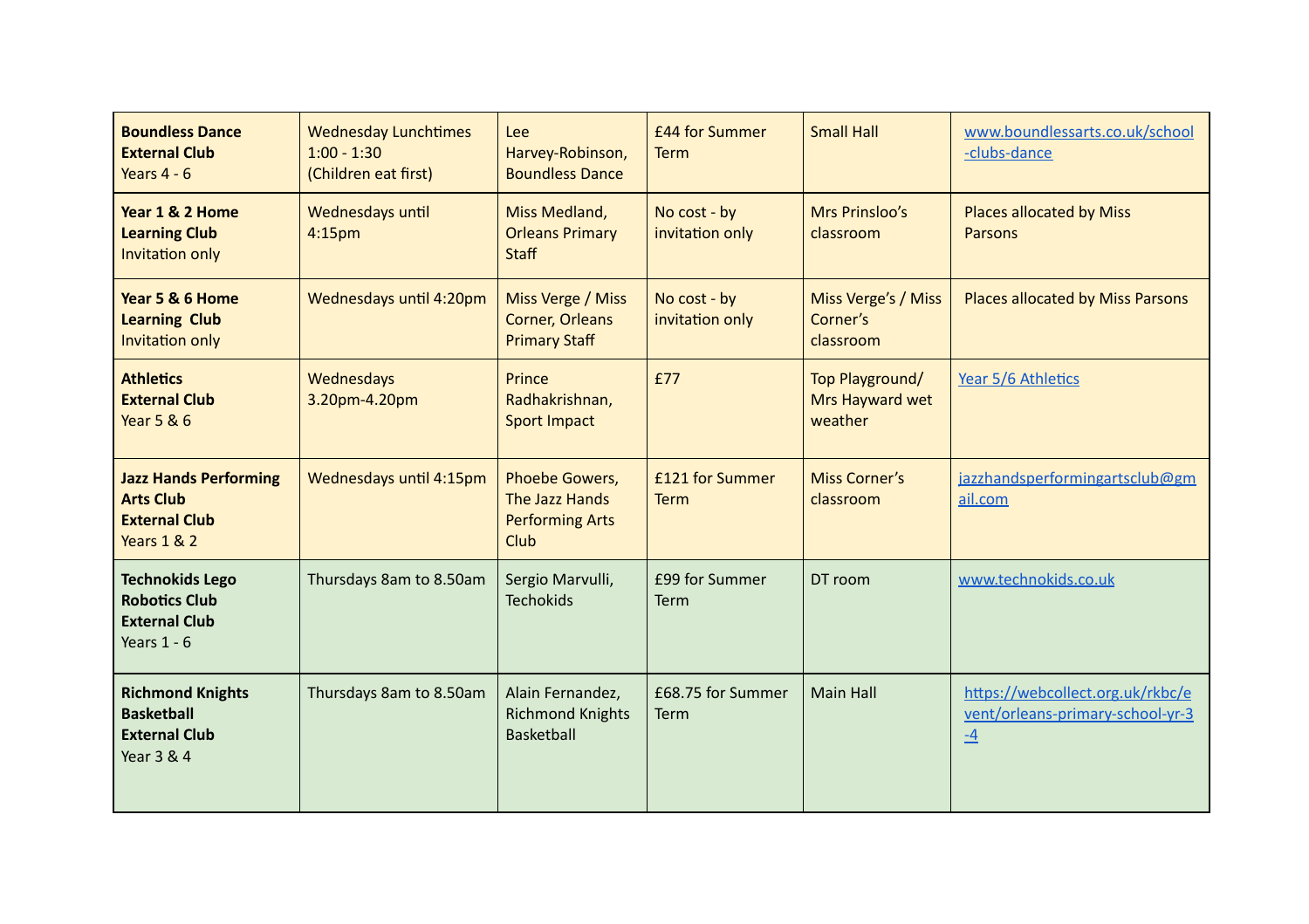| <b>Les Coccinelles - French</b><br><b>Club</b><br><b>External Club</b><br>Years R - Y3   | Thursday Lunchtime<br>Reception 12:00 -<br>12.30pm<br>(Children eat first)<br>Year 1 & 2 12:30 - 1pm<br>(Children eat first) | Enora Guillerm,<br>Les Coccinelles                               | £77 for Summer<br>Term        | <b>Library Annexe</b>                                                                                                                                 | info@lescoccinelles.co.uk                                                                   |
|------------------------------------------------------------------------------------------|------------------------------------------------------------------------------------------------------------------------------|------------------------------------------------------------------|-------------------------------|-------------------------------------------------------------------------------------------------------------------------------------------------------|---------------------------------------------------------------------------------------------|
| <b>Authorfy Creative</b><br><b>Writing Workshop</b><br><b>Internal Club</b><br>Years 3-6 | Thursdays until 4.20pm                                                                                                       | Ms Parker, Orleans<br><b>Primary Staff</b>                       | £88 for Summer<br>Term        | Mrs Sanderson-<br>Turner's classroom                                                                                                                  | https://forms.gle/78NAG4Ks5ym<br>e1LQLA                                                     |
| <b>Richmond Knights</b><br><b>Basketball</b><br><b>External Club</b><br>Year 5 & 6       | Thursdays 3.20pm to<br>4.20pm                                                                                                | Alain Fernandez,<br><b>Richmond Knights</b><br><b>Basketball</b> | £68.75 for Summer<br>Term     | Top Playground /<br><b>Main Hall</b>                                                                                                                  | https://webcollect.org.uk/rkbc/e<br>vent/orleans-primary-school-yr-5<br>$-6$                |
| <b>Artistic Skills Club with</b><br><b>Ms Bostock</b><br><b>Internal Club</b><br>KS1     | Thursdays 3.15pm -<br>4.15pm                                                                                                 | Ms Bostock,<br><b>Orleans Primary</b><br><b>Staff</b>            | £55 for Summer<br>Term        | Miss Connolly's<br>Classroom                                                                                                                          | https://forms.gle/78NAG4Ks5ym<br>e1LQLA                                                     |
| <b>Choir KS1</b><br><b>Internal Club</b><br><b>Years 1 &amp; 2</b>                       | Thursdays 3.15pm -<br>4.00pm                                                                                                 | Miss Banks,<br><b>Orleans Primary</b><br><b>Staff</b>            | £33 for Summer<br>Term        | Miss Banks's<br>classroom                                                                                                                             | https://forms.gle/78NAG4Ks5yme<br><b>1LQLA</b>                                              |
| <b>Richmond Rugby Club</b><br><b>External club</b><br>Years 4, 5 & 6                     | Fridays 8am to 8.50am                                                                                                        | Dom Pallacio,<br><b>Richmond Rugby</b><br>Club                   | £70 for Summer<br><b>Term</b> | <b>Orleans Park</b><br><b>School - Parents</b><br>will drop to<br><b>Orleans Park and</b><br>the coach will walk<br>them back to<br>school afterwards | https://www.clubs-hub.com/richm<br>ond/index.cfm?event=event&even<br>tld=46544#.YiDpPBB r0s |